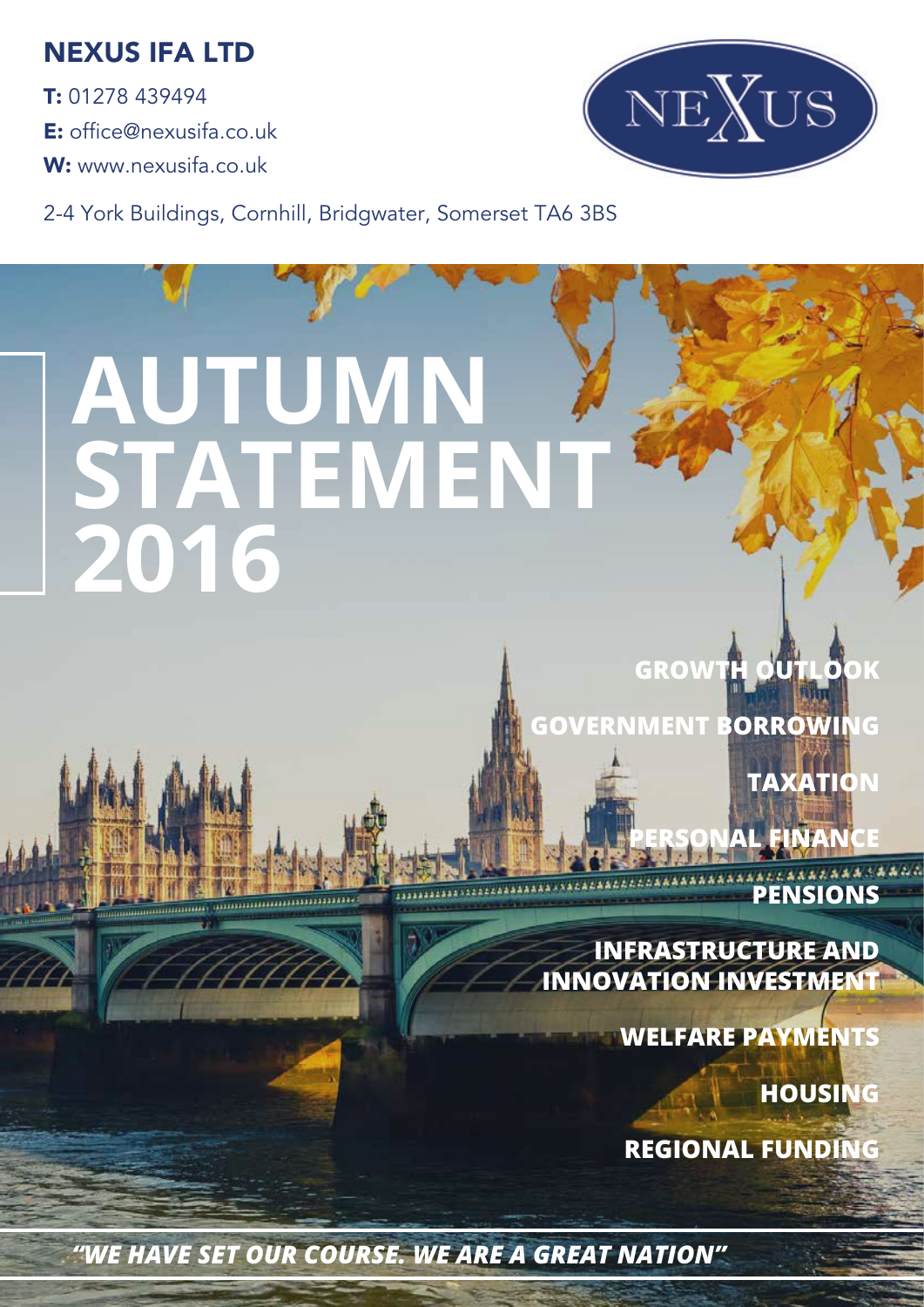## **Autumn Statement**

November 2016

#### **". . . A new chapter in our country's history"**

In his first Autumn Statement, the new Chancellor of the Exchequer, Philip Hammond, boasted that the UK will be the fastest growing major economy in the world.

He added that the Washington-based International Monetary Fund (IMF) stated it (the UK economy) had *"confounded commentators at home and abroad with its strength and resilience."*

Overall he has pledged to tackle its long-term weaknesses and create an *"economy for everyone."*

#### **Growth outlook**

The Office for Budget Responsibility (OBR) forecasts Gross Domestic Product (GDP) growth to be 1.4% in 2017, rising to 1.7% in 2018, 2.1% in both 2019 and 2020, and 2% in 2021. The government is no longer anticipating a budget surplus in 2019/20. The Chancellor does, however, promise the budget will balance *"as soon as practicable"* in the next parliament. Unfortunately, Brexit is expected to reduce growth in the UK by 2.4 percentage points over the next five years.

#### **Government borrowing**

Public borrowing, according to the OBR, will be reduced to 3.5% of GDP this year, compared with 4% seen in the last financial year and it will fall continuously during this parliament before reaching 0.7% in 2021/22 – the lowest level seen for two decades. In total this borrowing equates to £68.2bn in 2016/17, reducing each year to £17.2bn in 2021/22.

#### **Taxation**

In keeping with his wish to encourage international business to the UK, the Chancellor confirmed existing plans to cut Corporation Tax to 17%, the lowest of any G20 nation, by April 2020. The business rates transitional relief cap will be lowered and rural rate relief increased to 100%. From next June, Insurance Premium Tax, currently the lowest in Europe, will be raised from 10% to 12%. The UK export finance capacity will be doubled.

*"We have set our course. We are a great nation. Bold in our vision. Confident in our strengths. And determined in our ambition to build a country that works for everyone."*



The current Carbon Price Support for the oil and gas industry will be capped until 2020, while business rates reductions totalling £6.7bn will be introduced. The fuel duty rise will be scrapped for the seventh year running.

Personal Income Tax thresholds will rise to £11,500 per annum in April 2017 as planned and then to £12,500 by 2020. The higher rate threshold will rise to £50,000 by the end of this parliament. Employees' current tax savings, on benefits in kind obtained through salary sacrifice, will be ended, with the exception of pension contributions, childcare, low emission cars and cycle to work schemes. The National Living Wage will be increased from £7.20 to £7.50 in April next year for those aged 25 and over.

Employee and employer National Insurance thresholds will be equalised at £157 per week, but employees will pay no extra.

Mr Hammond reinforced his commitment to stopping aggressive tax avoidance schemes, stating: *"We must constantly be alert to new threats to our tax base".* He believes his new measures on avoidance will have the effect of raising £2bn.

#### **Personal finance**

The rollout of tax-free childcare for those eligible will start in 2017. A new Savings Bond, open to those aged 16 and over,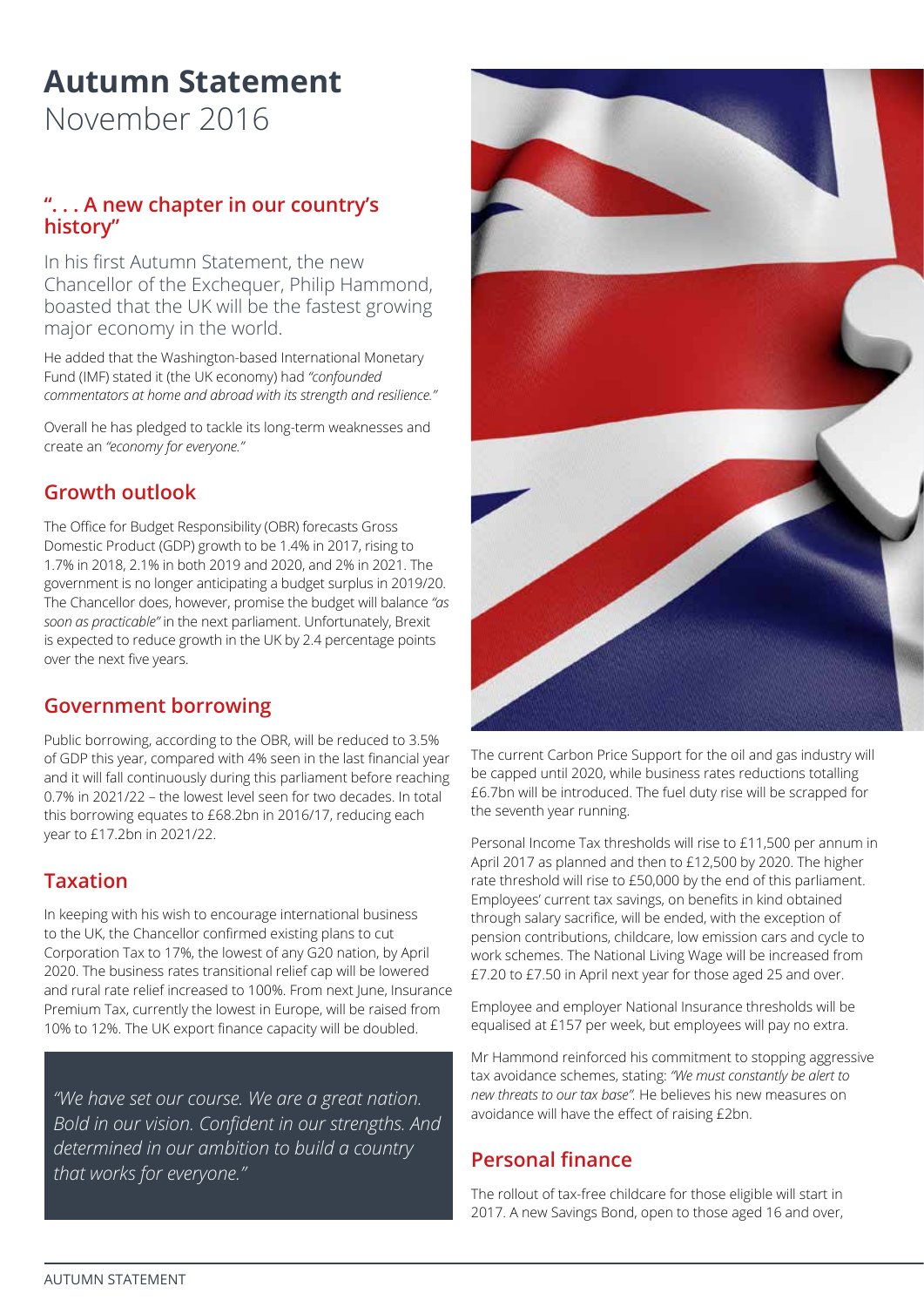

issued via National Savings and Investments (NS&I) offering about 2.2% interest for a three-year term, will be made available from April 2017 for a period of 12 months: the minimum investment will be £100 and the maximum £3,000.

#### **Pensions**

The government will shortly publish a consultation document to address what they believe to be pension scams which have increased substantially since the April 2015 pension freedoms. This may include the recommendation to ban any cold calling in relation to pension products and develop greater powers for providers to block suspicious fund transfers.

For those who have already flexibly accessed their pension, the Money Purchase Annual Allowance will be limited to £4,000, as of April 2017. This is designed to limit beneficiaries from gaining double pension relief. The government will 'consult' on this proposal. Also, the tax treatment of foreign pensions will be brought into line with the UK's current domestic tax regime. This will have the effect of bringing any pension payment or lump sums into the UK for tax purposes.

The triple lock applied to any increase in the State Pension will remain for this parliament.

#### **Infrastructure and innovation investment**

Mr Hammond has pledged £1.1bn for investment in English local transport, with £220m for national roads, together with £390m to help develop low emission vehicles. An East West rail link, connecting Oxford and Cambridge, our two greatest university cities, will be created to establish a new development and innovation corridor; £110m has been earmarked towards the cost. There will be a 100% business rate relief for five years for new fibre infrastructure to promote 5G network capability and an additional £1bn for developing our digital infrastructure. The 'Barnett Formula' will be boosted to offer the Northern Irish, Scottish and Welsh devolved parliaments additional development funds.

His government will prioritise what he describes as *"high value investments"* that will improve productivity and introduce a new National Productivity Investment Fund of £23bn over the next five years to cater for *"innovation and infrastructure"*, particularly targeted at science and high-tech initiatives.

#### **Welfare payments**

The Chancellor said that no further welfare savings are planned, adding that the Universal Credit taper rate will be reduced to 63 pence from 65 pence to help about three million families.

#### **Housing**

The Chancellor declared that home ownership remains out of reach for far too many and will be addressed in a White Paper to be published *"in due course."* He confirmed his earlier statement that a £2.3bn Housing Infrastructure Fund will be created to free up new sites for housing development. He promised that 40,000 additional affordable houses will be built and announced the relaxation of government grants to assist housebuilding, together with the Right-to-Buy scheme being extended to housing association tenants. He will also double government capital spending on housing, in real terms, over the course of this parliament.

Importantly, he intends to ban fees charged to potential tenants of rented accommodation by letting agencies, passing this burden over to the landlords of the property.

#### **Regional funding**

The Local Growth Fund will allocate £1.8bn of funding via Local Enterprise Partnerships to the English regions. A series of City Deals were confirmed for locations elsewhere in the UK.

As his finale, the Chancellor declared that this would be his first and last Autumn Statement. Next year, he will abolish the tradition because the government intends to move to a single major fiscal event each autumn. The final springtime Budget will be delivered in 2017, which will also see the first autumn Budget.

He left the dispatch box with these words: *"We have set our course. We are a great nation. Bold in our vision. Confident in our strengths. And determined in our ambition to build a country that works for everyone."*